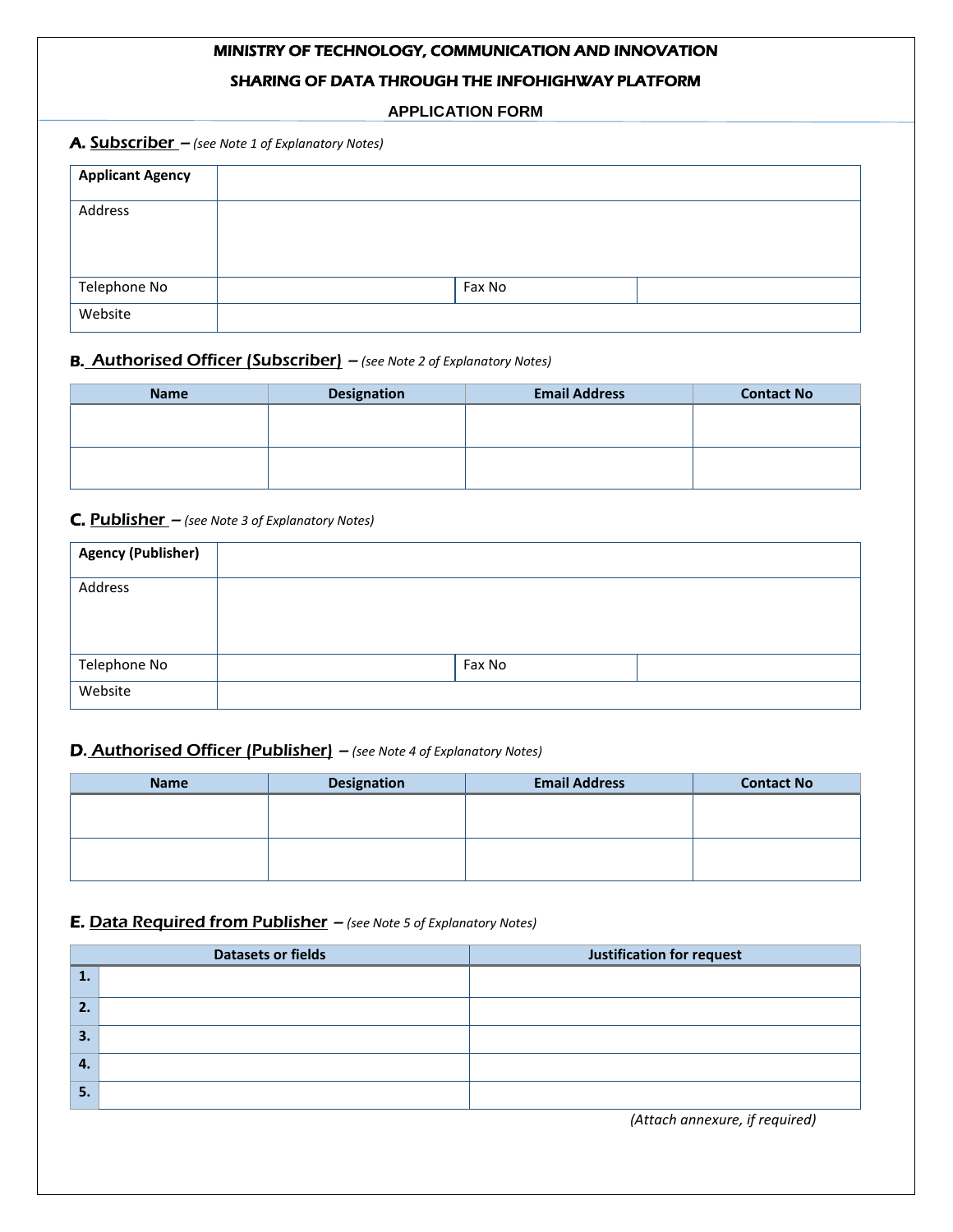# F. Channel of Data Sharing – *(see Note 6 of Explanatory Notes)*

Bulk Data Transfer **Portal Portal Portal Portal Portal Portal** Web Service/adhoc request (machine to machine)

*(Tick as appropriate)* 

# G. **Agreement of Publisher and Subscriber**

The exchange and sharing of data between Publisher and Subscriber is governed by the following legislations:

| Legislation                                    | <b>Sections</b>     |
|------------------------------------------------|---------------------|
| Computer Misuse and Cybercrime Act             |                     |
| Data Protection Act                            | 24(2)               |
| <b>Electronic Transactions Act</b>             |                     |
| Information and Communication Technologies Act |                     |
| Civil Status Act                               | $17A(2)(a)$ and (b) |
| <b>Business Registration Act</b>               | $14(1A)(a)$ and (b) |
| <b>Immigration Act</b>                         | $9D(5)(a)$ and (b)  |
| Non-citizens (Employment Restriction) Act      |                     |

We, Publisher and Subscriber, do hereby agree to comply with the terms and conditions as set out above.

| <b>Publisher</b>       | <b>Subscriber</b>      |  |  |  |
|------------------------|------------------------|--|--|--|
| <b>Officer's Name:</b> | <b>Officer's Name:</b> |  |  |  |
| Designation:           | Designation:           |  |  |  |
| Signature:             | Signature:             |  |  |  |
| Date:                  | Date:                  |  |  |  |
| For official use       |                        |  |  |  |

# *For official use*

After examination, the request for sharing of data at section **E. Data Required from Publisher** between \_\_\_\_\_\_\_\_\_\_\_\_\_\_\_\_\_

\_\_\_\_\_\_\_\_\_\_\_\_\_\_\_\_\_\_\_\_\_\_\_\_\_\_\_ as Publisher and \_\_\_\_\_\_\_\_\_\_\_\_\_\_\_\_\_\_\_\_\_\_\_\_\_\_\_\_\_\_\_\_\_\_\_\_\_\_\_\_\_\_\_\_\_\_ as Subscriber has

been approved by the High Level Management Team on InfoHighway:

**1. \_\_\_\_\_\_\_\_\_\_\_\_\_\_\_\_\_\_\_\_\_\_\_\_\_\_\_\_\_\_\_\_\_\_\_\_\_\_\_\_\_\_\_\_**

|    |                                                              |  |  | (Chairperson) |  |
|----|--------------------------------------------------------------|--|--|---------------|--|
|    |                                                              |  |  |               |  |
| 6. |                                                              |  |  |               |  |
|    |                                                              |  |  |               |  |
| 5. |                                                              |  |  |               |  |
| 4. |                                                              |  |  |               |  |
| 3. |                                                              |  |  |               |  |
|    |                                                              |  |  |               |  |
| 2. | <u> 1989 - Johann Stein, mars and de Brazilian (b. 1989)</u> |  |  |               |  |